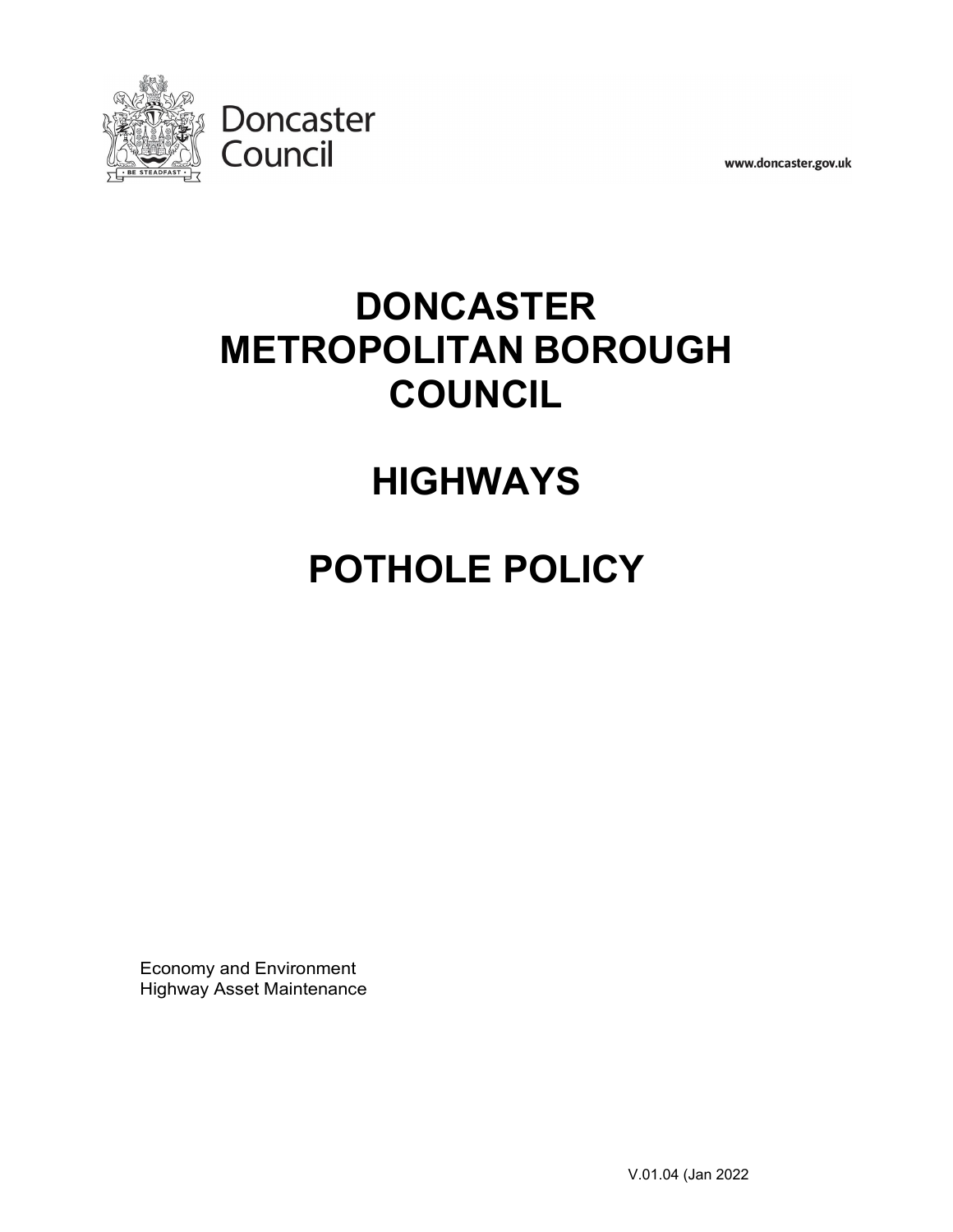| <b>Version</b> | <b>Date</b> | <b>Purpose</b>    | <b>Name</b> | <b>Designation</b>                |
|----------------|-------------|-------------------|-------------|-----------------------------------|
| 01.01          | Sept 2016   | <b>New Policy</b> | D. Snell    | Senior Engineer Highways Routine  |
|                |             |                   |             | Maintenance                       |
| 01.01          | 29/03/17    | Approval of new   | J. Blackham | Portfolio Holder for Regeneration |
|                |             | policy            |             | and Environment                   |
| 01.02          | Sept 2018   | 2 year policy     | D. Snell    | Senior Engineer Highways Routine  |
|                |             | review            |             | Maintenance                       |
| 01.02          | 11/03/19    | Approval of       | J. Blackham | Portfolio Holder for Regeneration |
|                |             | reviewed policy   |             | and Environment                   |
| 01.03          | Oct 2020    | Review deferred   | D.Snell     | Senior Engineer Highways Routine  |
|                |             | due to COVID      |             | Maintenance                       |
| 01.04          | Jan 2022    | 2 year policy     | A.Allen     | Senior Engineer Highways Routine  |
|                |             | review            |             | Maintenance                       |
| 01.04          | 21/04/22    | Approval of       | J. Blackham | Portfolio Holder for Highways     |
|                |             | reviewed policy   |             | Infrastructure and Enforcement    |
|                |             |                   |             |                                   |

#### **Reference Documents:**

Highways Maintenance Efficiency Programme (HMEP)

Well Maintained Highways July 2005 - A Code of Practice for Highways Maintenance Management (CoPHMM)

Well-Managed Highway Infrastructure:A Code of Practice (WMHI)

Doncaster Councils Highway Safety Inspection Policy (HSIP)

Associate of Directors, Environment, Economy, Planning and Transport Potholes and Repair Techniques for Local Highways (ADEPT)

Doncaster Councils Highway Maintenance Term Contract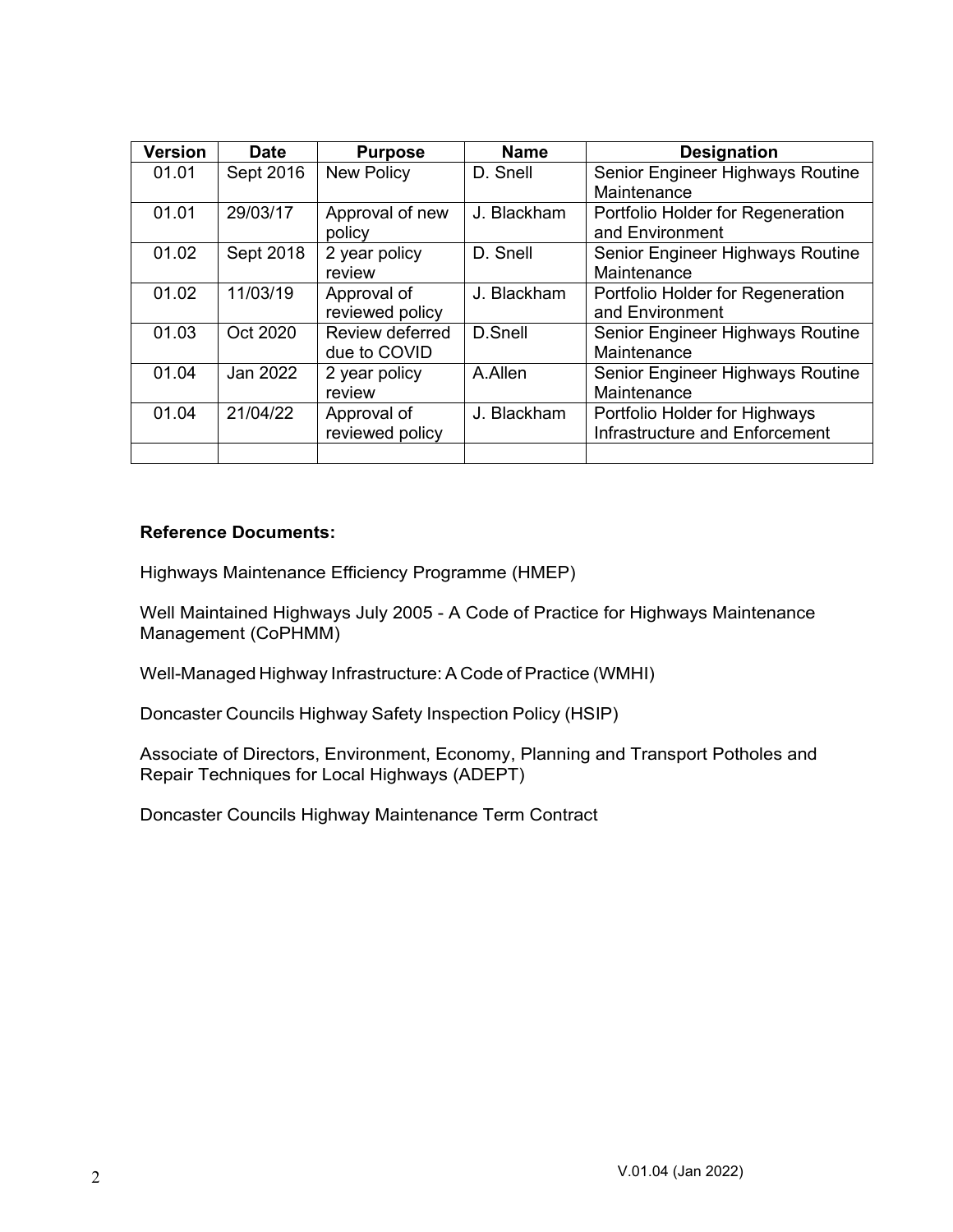### **Contents Page Number**

| Introduction             |   |
|--------------------------|---|
| Definition               | 5 |
| Prioritisation           | 7 |
| <b>Glossary of Terms</b> | 8 |
| Acknowledgements         | 8 |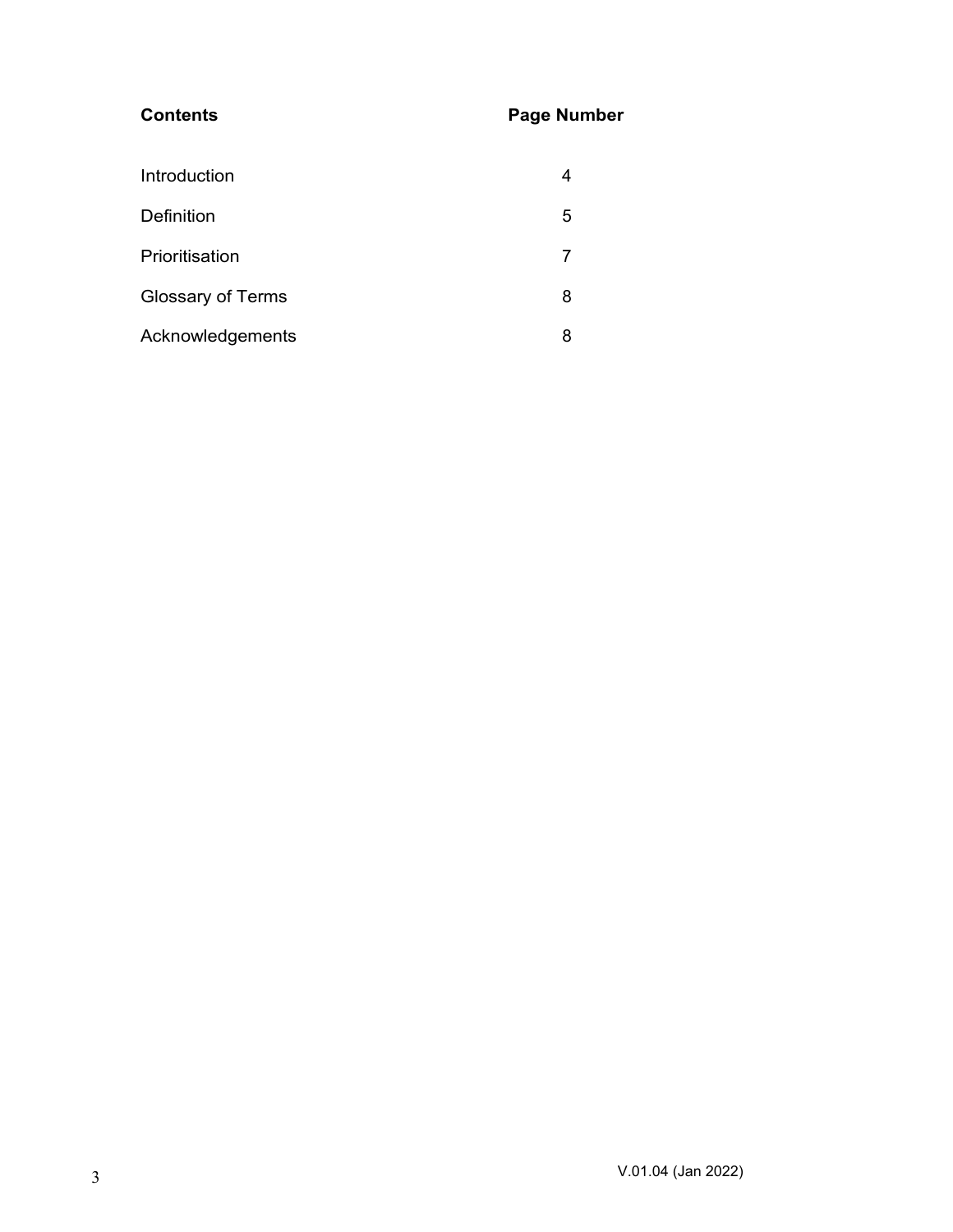#### **Introduction**

Doncaster Council has a statutory duty under Section 41 (1) of the Highways Act 1980 to maintain highways maintainable at public expense (carriageways, footways and cycleway's) within the Doncaster Borough.

This document only applies to Doncaster Councils adopted highways and will be reviewed within a two yearly cycle reflective of Highway Code of Practice revisions, legislative changes and advice, reviews and changes to the Council's position on its highway maintenance practices and policies and is aimed specifically at pothole-type defects.

The policy has been developed with the guidance of

- Well Maintained Highways July 2005 A Code of Practice for Highways Maintenance Management (CoPHMM)
- Well-Managed Highway Infrastructure: A Code of Practice (WMHI)
- The Department for Transport Highways Management Efficiency Programme (DfT- HMEP).

The CoPHMM and WMHI (A Code of Good Practice) are non-statutory documents and Doncaster Council work within the guidance of these and the HMEP and develops its Highway policies around them.

Courts of law will often use the guidance of the CoP's as a benchmark for good practice when considering their decisions on third party liability claims against the Council.

Doncaster Councils adopted highway network for maintenance comprises around 1750km roads,1800km footways and 55km Cycleways and, valued at around £2bn, is the Councils most valuable asset.

The highway network is assigned a 'Hierarchy' reflective of usage, traffic volumes, environment and associated risks. Details can be found within Doncaster Councils **'Highway Safety Inspections Policy'**.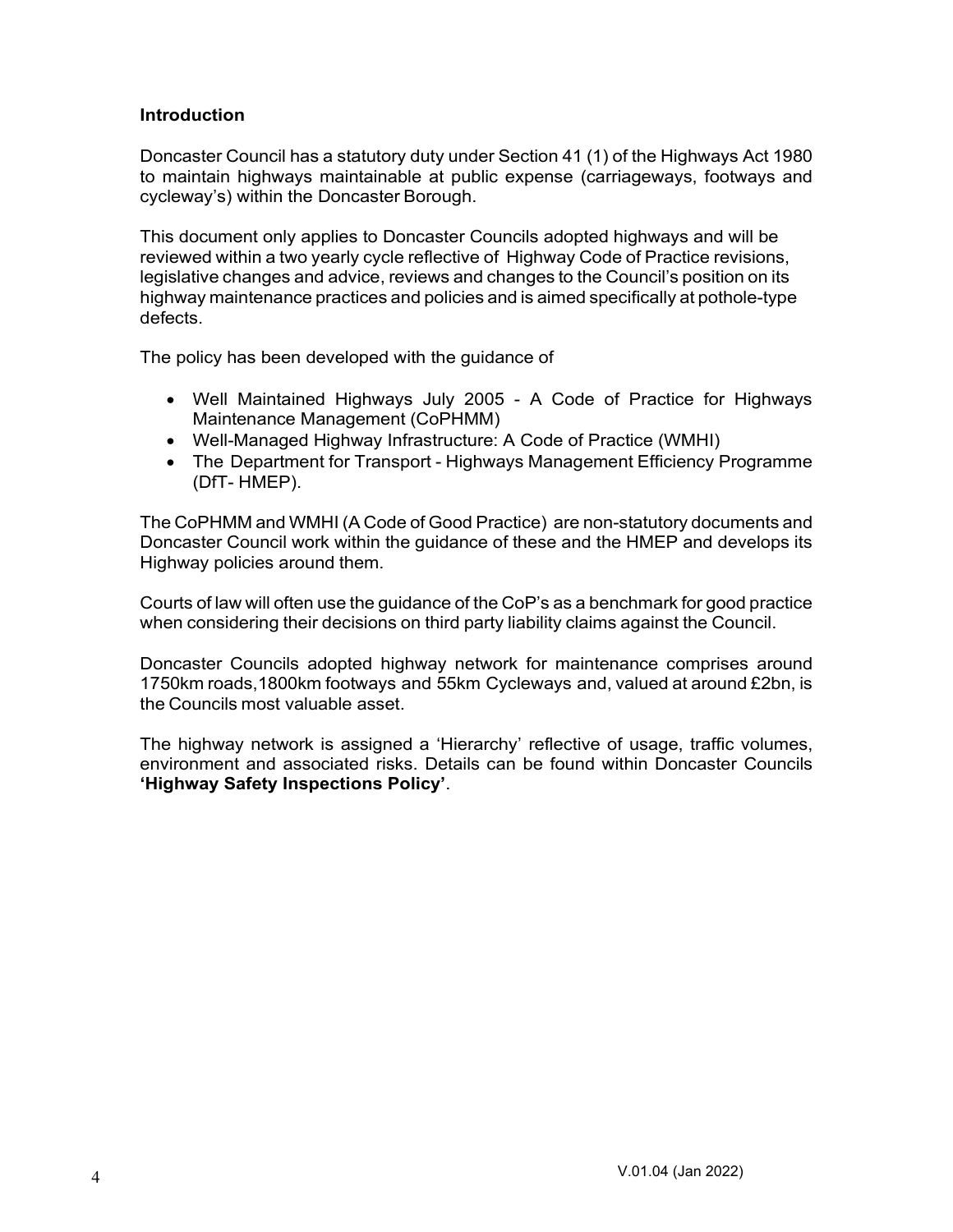#### **Definition**

Potholes are usually isolated failures in a bituminous surfaced road, footway or cycleway that have an abrupt difference in level and may impact the safety of the highway user.

HMEP 'Prevention and a Better Cure' Pothole Review Document identifies failure mechanisms that result in a pothole as either 'top down' or 'bottom up':

- A top down failure is essentially a localised fault that develops into fretting and becomes progressive.
- A bottom up failure results from a fault at depth, usually involving the presence of water, which causes cracking and leads to a block of material breaking away.

Potholes are generally defined as a defect within the highway surface which is surrounded by surfacing material on all sides. This differs from edge damage which usually occurs on un-kerbed or un-channelled rural roads caused by vehicles overrunning the edge of the carriageway.

Potholes can develop over short periods of time, particularly during periods of inclement weather such as prolonged wet conditions or winter freezing and thawing. Depending on the size, depth and location there may be a greater or lesser risk to the general public.

There is no nationally agreed measurement for a pothole.

The CoP does not include a definition of potholes either in terms of depth or lateral measurements but does state 'the degree of risk from a pothole depends not merely upon its depth but also its surface area andlocation'.

Doncaster Council uses a Risk Based Approach (RBA) as guided by the WMHI when assessing defects, (**Highway Safety Inspection Policy),** and its pothole definition is in line with the approach taken by National Highways and other comparable authorities (see notes below).

*National Highways (formerly Highways England) approach for their trunk roads and motorways defines potholes to be greater than or equal to; 150mm diameter; the thickness of the surface course; or 40mm depth. However, it should be noted that, as National Highways only manage and maintain trunk roads and motorways, a degree of 'localism' needs to be applied to the borough of Doncaster taking into account its own highway network.*

*As part of writing this policy, and to develop a similar approach, Doncaster Council contacted a number of comparable local authorities to determine what criteria they use when defining a pothole. Of the authorities that returned information, 75% worked to a definition of:*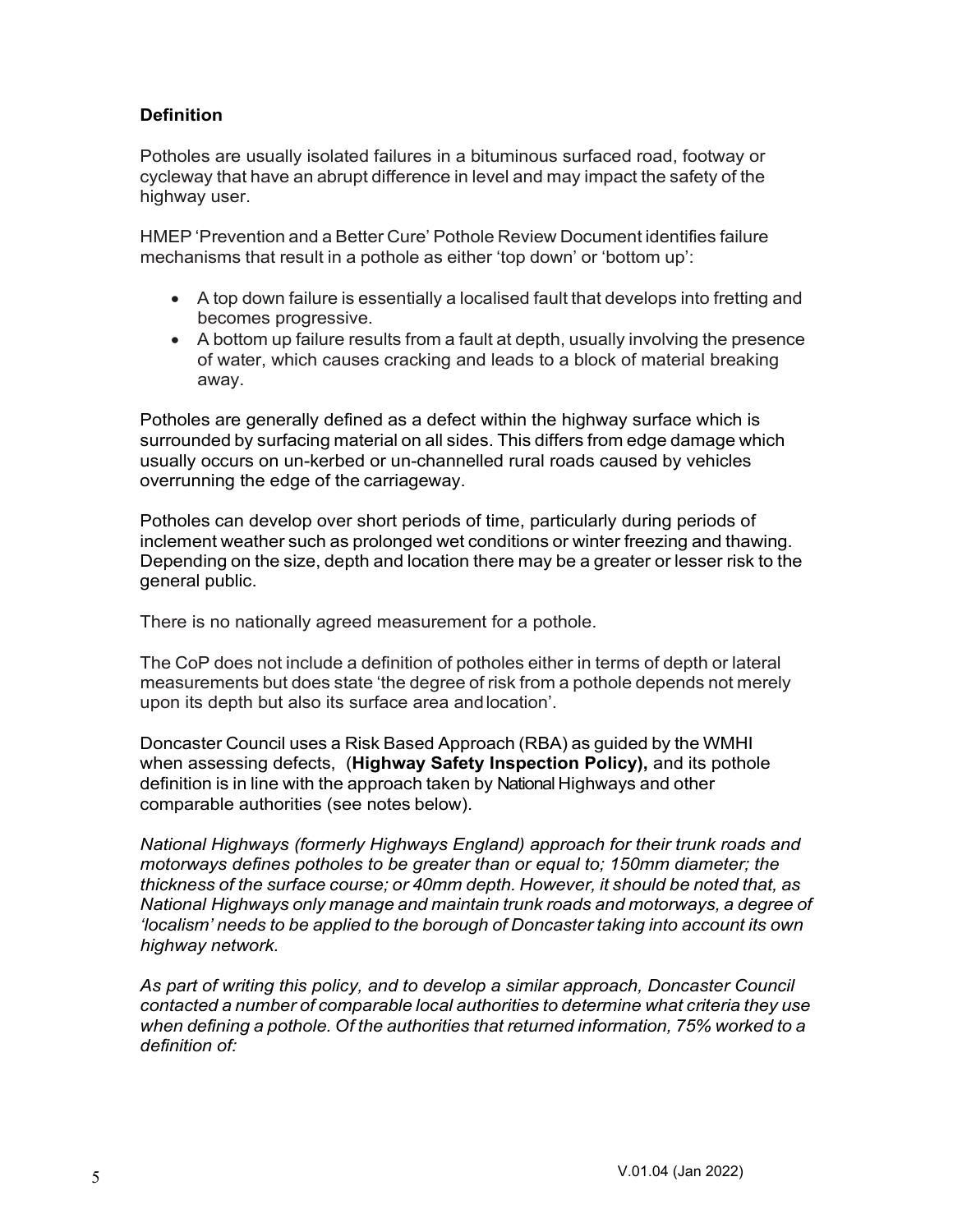- *a depth of 40mm or greater and extending in any one direction >300mm' in the carriageway.*
- *a rapid change of profile >25mm and extending in plan dimension <600mm' in the footway.*

*The remaining 25% of authorities worked to:*

• *a 50mm depth in the carriageway and 20mm in the footway but did not specify any dimensions.*

#### **Doncaster Council's definition of a pothole is set out below and should be used in conjunction with a RBA.**

- **Carriageway** usually at least 40mm in depth and between 250mm and 600mm in any one direction with an abrupt difference in level .
- **Footway / Cycleways Type A and B and defined crossover points**  usually at least 20mm in depth and between 100mm and 300mm in any one direction with an abrupt difference in level.

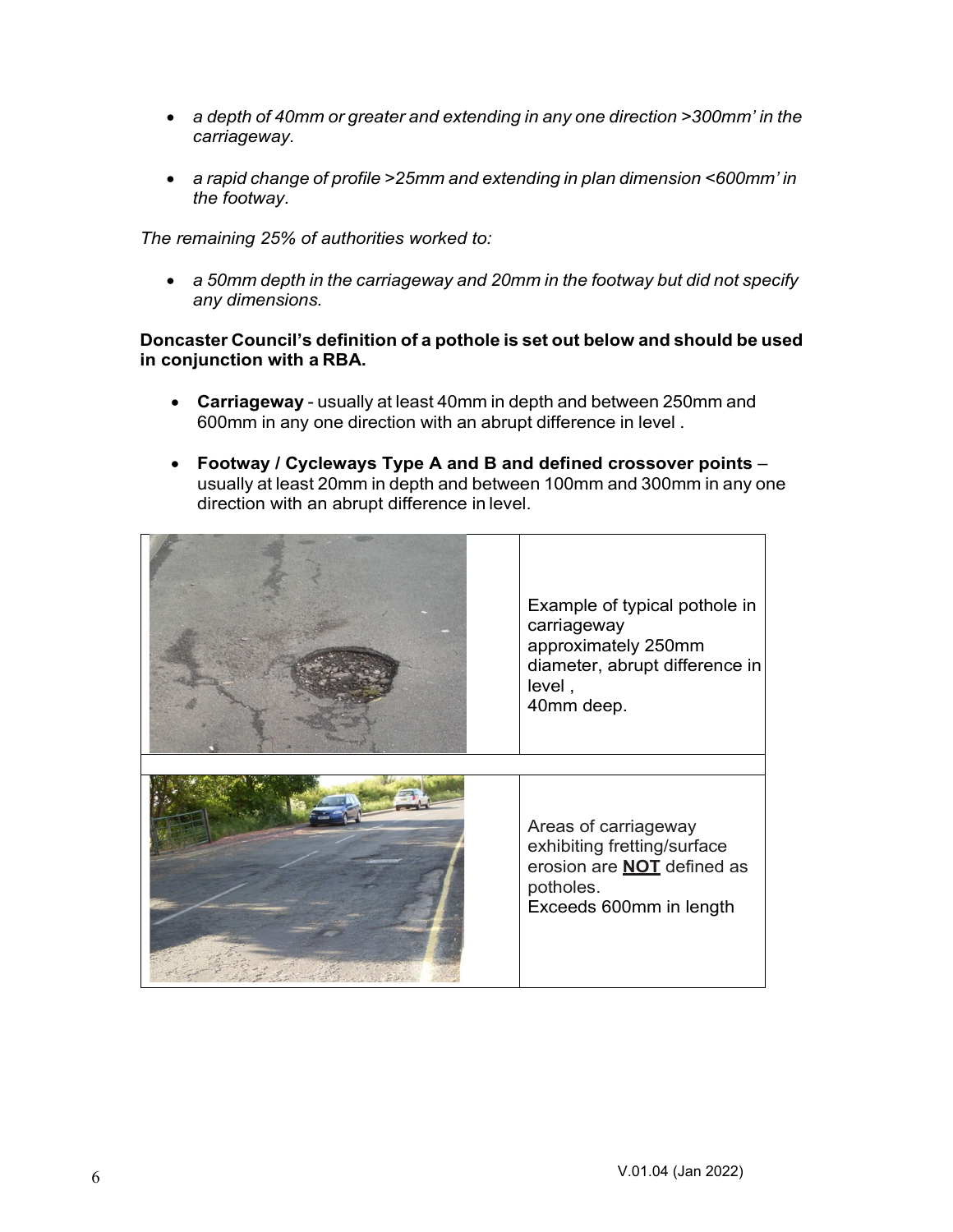#### **Prioritisation**

Doncaster Council carries out regular Highway Safety Inspections in accordance with its Highway Safety Inspection Policy. In addition, potholes may also be reported from other sources e.g. public, police etc.

All reports are considered, to determine the appropriate level of response.

With reference to the Highway Safety Inspection Policy (HSIP) there are four defect category response times (ref Table below) for maintenance repairs depending onthe RBA.

#### **Defect Category and Response Table**

#### **HSIP Table 6 (abridged)**

| <b>Defect</b><br>Category                 | <b>Works</b><br>Order/<br>Priority<br>Code | <b>Defect Response</b>                                                                         | <b>Repair type</b>           |
|-------------------------------------------|--------------------------------------------|------------------------------------------------------------------------------------------------|------------------------------|
| Cat 1<br><b>Safety</b><br><b>Critical</b> |                                            | 2 hour response from time of<br>identification                                                 | Temporary<br>or<br>Permanent |
| <b>Cat 2 High</b>                         | 2                                          | Within 5 working days from the<br>date of identification<br>(Mon-Fri excluding bank holidays)  | Temporary<br>or<br>Permanent |
| Cat 2<br><b>Medium</b>                    | 3                                          | Within 25 working days from the<br>date of identification<br>(Mon-Fri excluding bank holidays) | Permanent                    |
| <b>Cat 2 Low</b>                          | 4                                          | Planned programmed works                                                                       | Permanent                    |

It is anticipated that the majority of potholes as defined in this policy will fall into the Cat 2 High or Cat 2 Medium defect category subject toRBA.